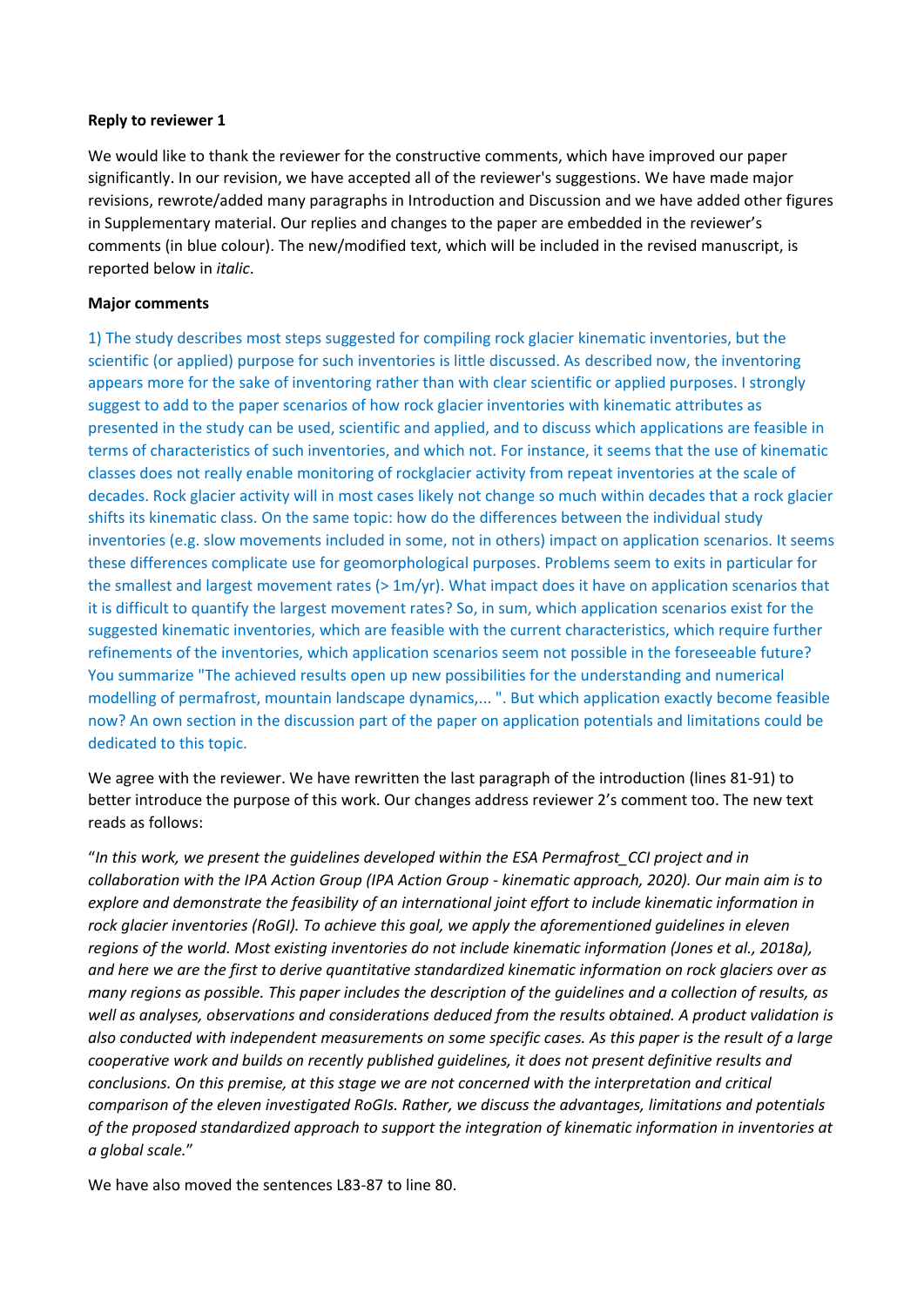Then, as suggested by the reviewer, we have added an additional section to the discussion (call "*Further application scenarios*", line 541) to better explain how rock glacier inventories with kinematic attributes can be used for other applications. This new section, now hosts old text taken from lines 478-484 of the original manuscript. The text of this new section now reads as follows:

"*This method holds potential for gaining new insight on rock glacier dynamics at a global scale. The spatial distribution of rock glaciers is frequently used as proxy for the past or present occurrence of permafrost (Haeberli, 1985; Boeckli et al., 2012; Schmid et al., 2015; Marcer et al., 2017), and the kinematic of these landforms can be used to derive indirect information about permafrost. The methodology proposed in this work promotes the assignment of standardized kinematic attributes to rock glaciers, and therefore fosters the compilation of consistent information on permafrost at a global scale. Possible applications that will benefit from the proposed approach include the calibration of permafrost numerical models (Cremonese et al., 2011; Boeckli et al., 2012; Lilleøren et al., 2013; Schmid et al., 2015; Sattler et al., 2016; Marcer et.al., 2017; Westermann et al., 2017) and artificial intelligence algorithms for assessing rock glacier activity over large areas (Frauenfelder et al., 2008; Boeckli et al., 2012; Kofler et al., 2020; Robson et al., 2020). Furthermore, indirect information on ice content within rock glaciers (Schmid et al., 2015; Marcer et al., 2017) may be used for water storage estimation (Bolch et al., 2009; Jones et al., 2018a).*

*The kinematic attributes assigned in this work are not intended for any monitoring purpose. The proposed standardized classes allow reducing subjectivity at the expense of more precise velocities. In most cases, the kinematics of the rock glacier do not change much over the decades and a change in the kinematic class is not likely. Monitoring activities on rock glaciers are conducted using specific and more precise techniques (Delaloye et al., 2013; Fey and Krainer, 2020; Strozzi et al., 2020; Kääb et al., 2021). The approach here described can only support (i) the identification of sites to start monitoring activities and (ii) the large-scale geohazard assessment in order to identify rock glaciers that may be a source of natural hazard (Delaloye et al., 2013; Kummert et al., 2018)*."

2) The interpretation of interferograms by an operator to derive kinematic classes seems to be a critical but (as the authors confirm) a partially subjective decision. It would thus be important to show several typical interferogram examples for each velocity class in order to demonstrate that and how velocity classes can be derived. Some expamples could be included in a figure in the main text, but a larger representative collection in the appendix or supplement. This would help others that want to produce similar inventories substantially.

The reviewer asked for more details on how to map and classify moving areas from interferograms. To address the reviewer's concern, we have added two examples (i.e., Figure S1) to the Supplementary material.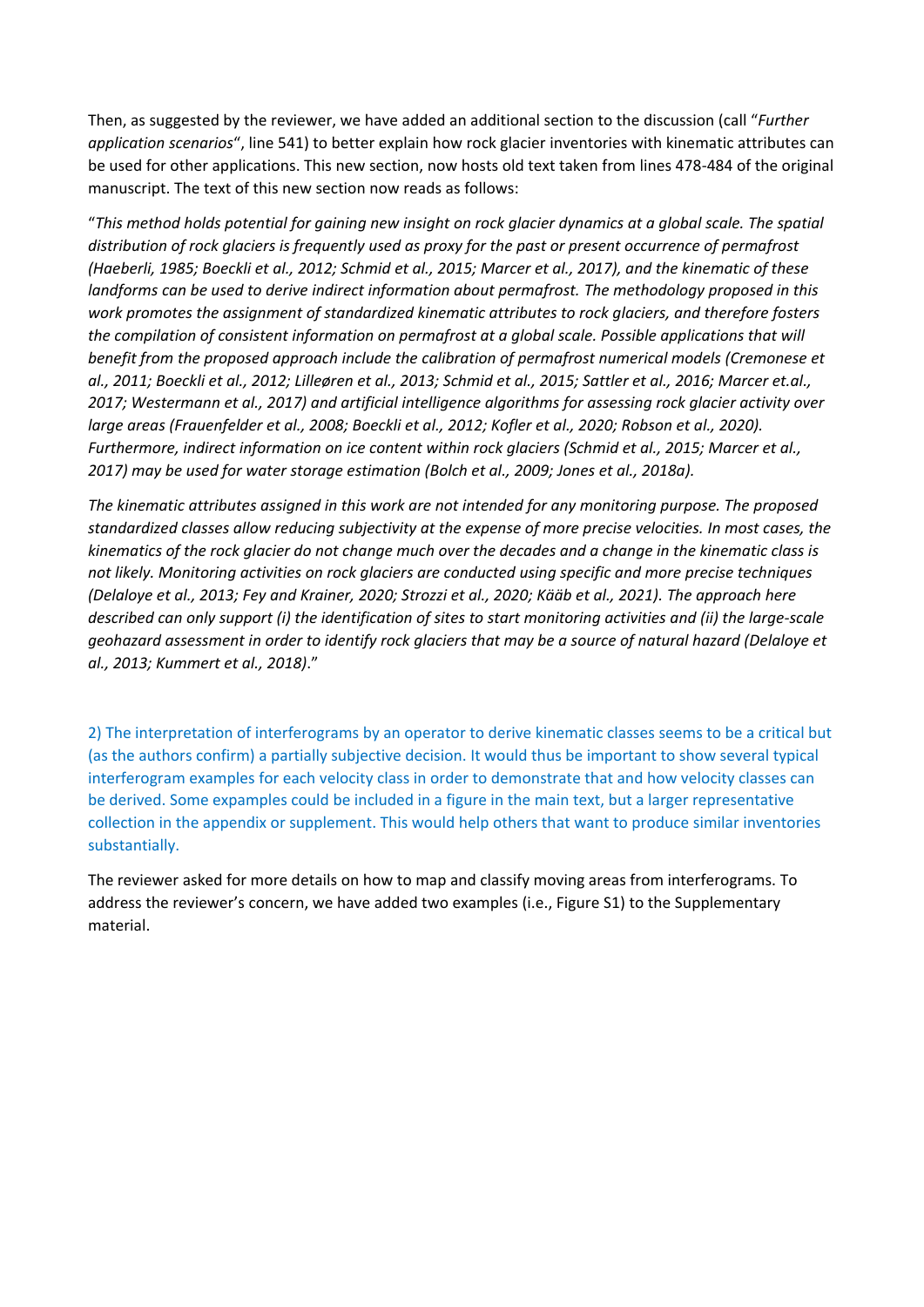

*Figure S1. Sentinel-1 interferograms from descending orbit (a, b, c, e and f) and phase cycle (d). In the first example (from a to c) with a 6-day interferogram (a) a fringe pattern with a complete phase cycle (corresponding to 2.75 cm in 6 days, i.e., 167 cm/yr) is outlined and classified as > 100 cm/yr. With a 12-day interferogram (b) the previous fringe pattern become decorrelated, and a new fringe pattern with a half phase cycle (corresponding to 2.75/2 cm in 12 days, i.e., 42 cm/yr) is outlined and classified as 30-100 cm/yr. Observing a 24-day interferogram (c) a complete phase cycle within the previous mapped 30-100 cm/yr moving areas is visible, along with a new fringe pattern with a half phase cycle (corresponding to 2.75/2 cm in 24 days, i.e., 21 cm/yr, 10-30 cm/yr). In the second example (e and f), with a 24-day interferogram (e) a fringe pattern is not detectable, and a half phase cycle becomes visible with a 354-day interferogram (f, corresponding to 2.75/2 cm in 354 days, i.e., 1.5 cm/yr, 1-3 cm/yr).*